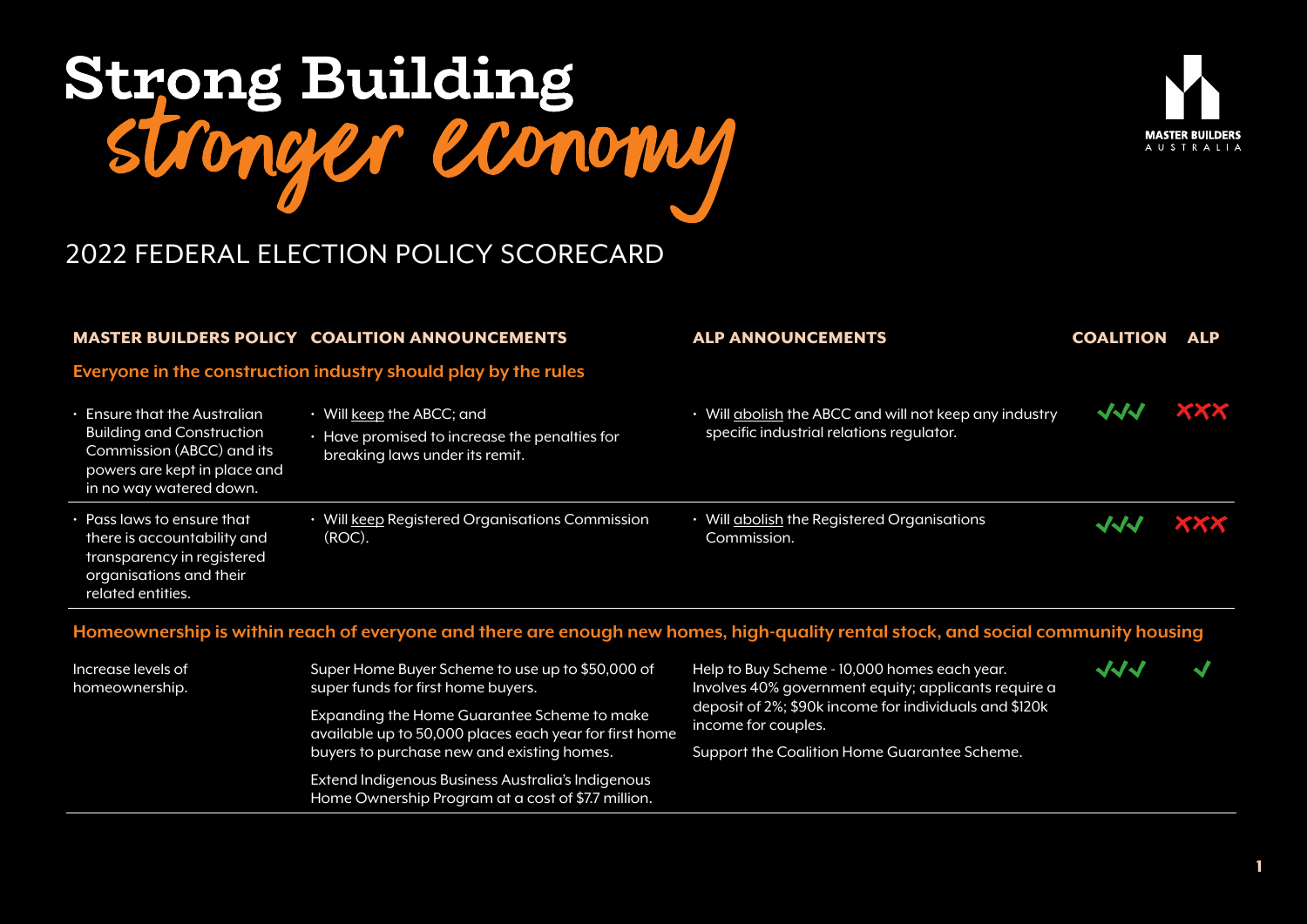|                                                                                           | <b>MASTER BUILDERS POLICY COALITION ANNOUNCEMENTS</b>                                                                                                                                                                                                                                                                                                                                                                                                                                                                                                                                                                                                                                                                                                                                                                                              | <b>ALP ANNOUNCEMENTS</b>                                                                                                                                                                                                                                                                                                                                                                                                                                                                                                                                                                                | <b>COALITION</b>           | <b>ALP</b> |
|-------------------------------------------------------------------------------------------|----------------------------------------------------------------------------------------------------------------------------------------------------------------------------------------------------------------------------------------------------------------------------------------------------------------------------------------------------------------------------------------------------------------------------------------------------------------------------------------------------------------------------------------------------------------------------------------------------------------------------------------------------------------------------------------------------------------------------------------------------------------------------------------------------------------------------------------------------|---------------------------------------------------------------------------------------------------------------------------------------------------------------------------------------------------------------------------------------------------------------------------------------------------------------------------------------------------------------------------------------------------------------------------------------------------------------------------------------------------------------------------------------------------------------------------------------------------------|----------------------------|------------|
| Tax incentives for investors to<br>upgrade their properties.                              | No announcements.                                                                                                                                                                                                                                                                                                                                                                                                                                                                                                                                                                                                                                                                                                                                                                                                                                  | No announcements.                                                                                                                                                                                                                                                                                                                                                                                                                                                                                                                                                                                       |                            |            |
| Increasing the supply of land for<br>housing, and reduction in land<br>development taxes. | Extension of downsizer super benefits to 55 years of<br>age, from 65 that will free up more family homes.                                                                                                                                                                                                                                                                                                                                                                                                                                                                                                                                                                                                                                                                                                                                          | Establish National Housing Supply Council.<br>It will:                                                                                                                                                                                                                                                                                                                                                                                                                                                                                                                                                  | $\blacktriangleleft$       | JJ         |
|                                                                                           |                                                                                                                                                                                                                                                                                                                                                                                                                                                                                                                                                                                                                                                                                                                                                                                                                                                    | • Set targets for land supply.<br>· Collect national data.<br>$\cdot$ Improve land use and supply.<br>· Report on release of govt land, rental affordability<br>and homelessness, and number of new social/<br>affordable homes.<br>· Include housing measures in City and Regional Deals.                                                                                                                                                                                                                                                                                                              |                            |            |
| Increase the supply of social<br>and community housing.                                   | An additional \$2 billion in low-cost financing for<br>the National Housing Finance and Investment<br>Corporation (NHFIC), to expand and support<br>the provision of social and affordable homes for<br>vulnerable Australians.<br>The increase to the liability cap of NHFIC's Affordable<br>Housing Bond Aggregator (AHBA) will support 27,500<br>dwellings.<br>\$1.6 billion annually to states/territories from the<br>Federal Government's National Housing and<br>Homelessness Agreement (NHHA) to improve housing<br>and homelessness outcomes.<br>The Agreement focuses on the housing needs of older<br>Australians, women and children affected by family<br>and domestic violence, children and young people,<br>Indigenous Australians, the long-term homeless,<br>and Australians exiting institutions and care into<br>homelessness. | \$10 billion Housing Australia Future Fund for 30,000<br>dwellings. It targets:<br>· 20,000 new social housing properties (4,000 for<br>women)<br>• 10,000 affordable homes for frontline workers.<br>$\cdot$ \$200 million for the repair, maintenance, and<br>improvements of housing in remote Indigenous<br>communities.<br>• \$100 million in crisis and transitional housing for<br>women and children fleeing domestic and family<br>violence, older women on low incomes who are at<br>risk of homelessness, and<br>\$30 million to build housing and fund specialist<br>services for veterans. | $\boldsymbol{\mathcal{N}}$ | JJJ        |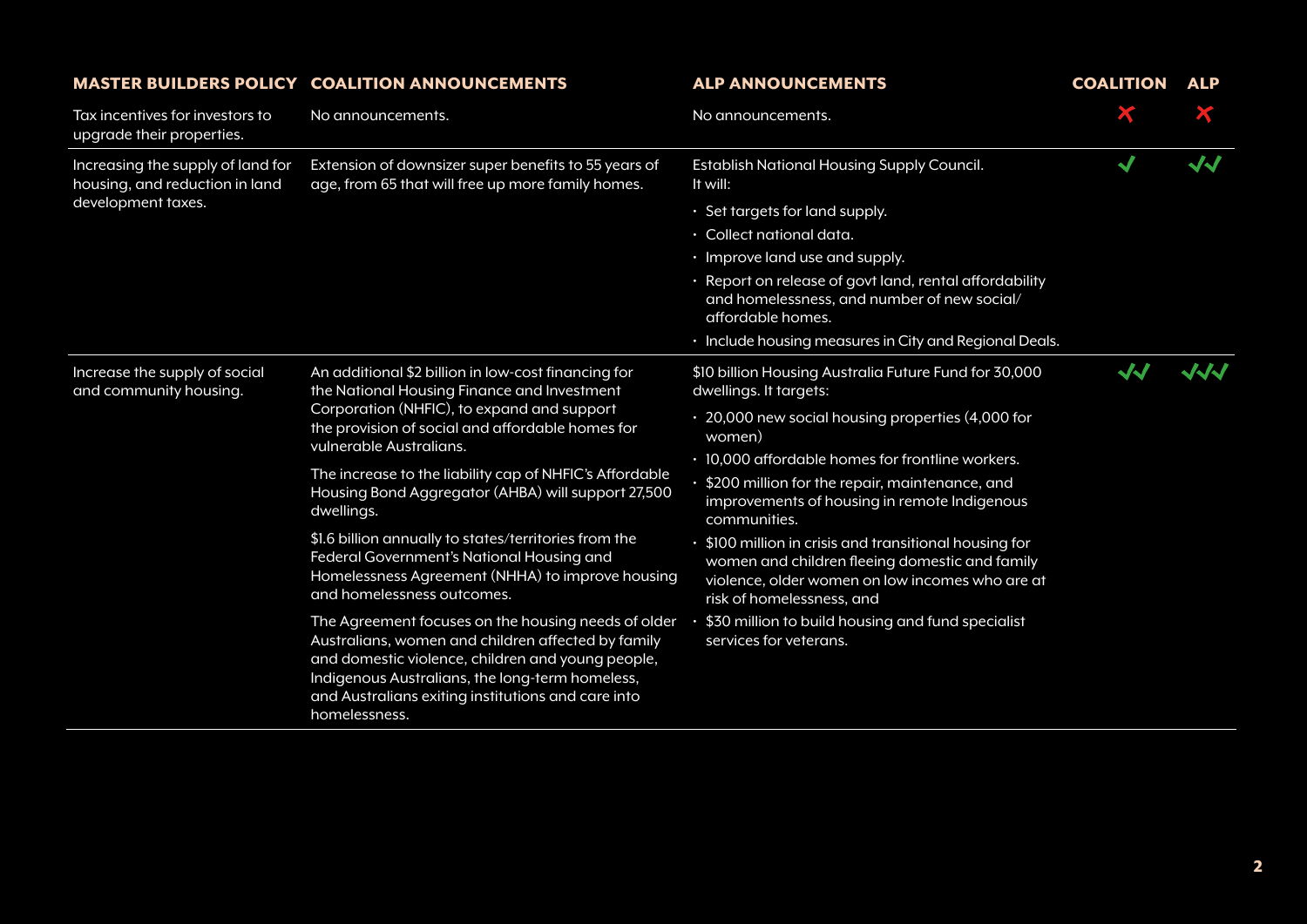# **Increase domestic supply of building materials**

| Delivers incentives to improve<br>sovereign capacity in product<br>supply.                                                | Transform Australia's manufacturing sector through<br>its \$2.5 billion Modern Manufacturing Strategy.<br>\$219.3 million package to support investment in new<br>technologies in Australia's forestry industry.<br>Changes to Commonwealth Procurement Rules to<br>"enhance SME opportunities in major projects. | \$15 billion National Reconstruction Fund that will<br>provide loans, guarantees and equity to support<br>projects that create secure well-paid jobs, drive<br>regional development, and invest in national<br>sovereign capability, broadening and diversifying<br>Australia's economy including, \$1 billion in advanced<br>manufacturing.<br>\$220 million to expand the work of the National<br>Institute for Forest Products and Innovation, continue<br>the rollout of Regional Forestry Hubs to work with<br>industry and State and local governments, and grants<br>targeted at better utilisation of logs and fibre, value-<br>adding and the industry continuing to reduce its<br>carbon footprint. | √                    |                      |
|---------------------------------------------------------------------------------------------------------------------------|-------------------------------------------------------------------------------------------------------------------------------------------------------------------------------------------------------------------------------------------------------------------------------------------------------------------|---------------------------------------------------------------------------------------------------------------------------------------------------------------------------------------------------------------------------------------------------------------------------------------------------------------------------------------------------------------------------------------------------------------------------------------------------------------------------------------------------------------------------------------------------------------------------------------------------------------------------------------------------------------------------------------------------------------|----------------------|----------------------|
|                                                                                                                           |                                                                                                                                                                                                                                                                                                                   |                                                                                                                                                                                                                                                                                                                                                                                                                                                                                                                                                                                                                                                                                                               |                      |                      |
|                                                                                                                           |                                                                                                                                                                                                                                                                                                                   |                                                                                                                                                                                                                                                                                                                                                                                                                                                                                                                                                                                                                                                                                                               |                      |                      |
|                                                                                                                           |                                                                                                                                                                                                                                                                                                                   |                                                                                                                                                                                                                                                                                                                                                                                                                                                                                                                                                                                                                                                                                                               |                      |                      |
| Coordinates with industry,<br>greater investment in softwood<br>plantations to meet long-term<br>structural timber needs. | \$219.3 million package to support investment in<br>states, and territories to facilitate new technologies in Australia's forestry industry.<br>This includes:                                                                                                                                                    | Strategic Forest and Renewables Partnership,<br>a tripartite partnership approach between industry<br>stakeholders and Government.                                                                                                                                                                                                                                                                                                                                                                                                                                                                                                                                                                            | $\blacktriangledown$ | $\blacktriangleleft$ |
|                                                                                                                           | · \$100 million for the establishment of an Australia-<br>wide National Institute for Forestry Products<br>Innovation.<br>• \$112.9 million will be provided to accelerate the<br>adoption of new wood processing technologies.<br>· Extended funding of \$6.6 million will be provided                           | Roundtable with the forestry sector, unions, and<br>States/Territories to develop a Timber Fibre Strategy.                                                                                                                                                                                                                                                                                                                                                                                                                                                                                                                                                                                                    |                      |                      |
|                                                                                                                           |                                                                                                                                                                                                                                                                                                                   | Continue rollout of Regional Forestry Hubs to work<br>with industry and State and local governments.                                                                                                                                                                                                                                                                                                                                                                                                                                                                                                                                                                                                          |                      |                      |
|                                                                                                                           |                                                                                                                                                                                                                                                                                                                   | \$220 million to expand the work of the National<br>Institute for Forest Products and Innovation.                                                                                                                                                                                                                                                                                                                                                                                                                                                                                                                                                                                                             |                      |                      |
|                                                                                                                           | for the II Regional Forestry Hubs.<br>\$86.2 million Plantation Establishment Program<br>was set up to help overcome the start-up costs<br>related to new forestry plantations.                                                                                                                                   | \$500 million from National Reconstruction Fund for<br>agriculture, forestry, and fisheries from the National<br>Reconstruction Fund.                                                                                                                                                                                                                                                                                                                                                                                                                                                                                                                                                                         |                      |                      |
|                                                                                                                           | • \$4.4 million has also been earmarked for<br>combatting the importation of illegal logging<br>products to Australia.                                                                                                                                                                                            | \$10 million to support programs that deliver<br>qualifications, competencies and other credentials<br>which meet the specific training and accreditation<br>needs of the forest, wood products, pulp and paper<br>and fibre sectors.                                                                                                                                                                                                                                                                                                                                                                                                                                                                         |                      |                      |
|                                                                                                                           |                                                                                                                                                                                                                                                                                                                   | Conduct an analysis of the national wood volume<br>and the commercial opportunities from fire<br>mitigation activities.                                                                                                                                                                                                                                                                                                                                                                                                                                                                                                                                                                                       |                      |                      |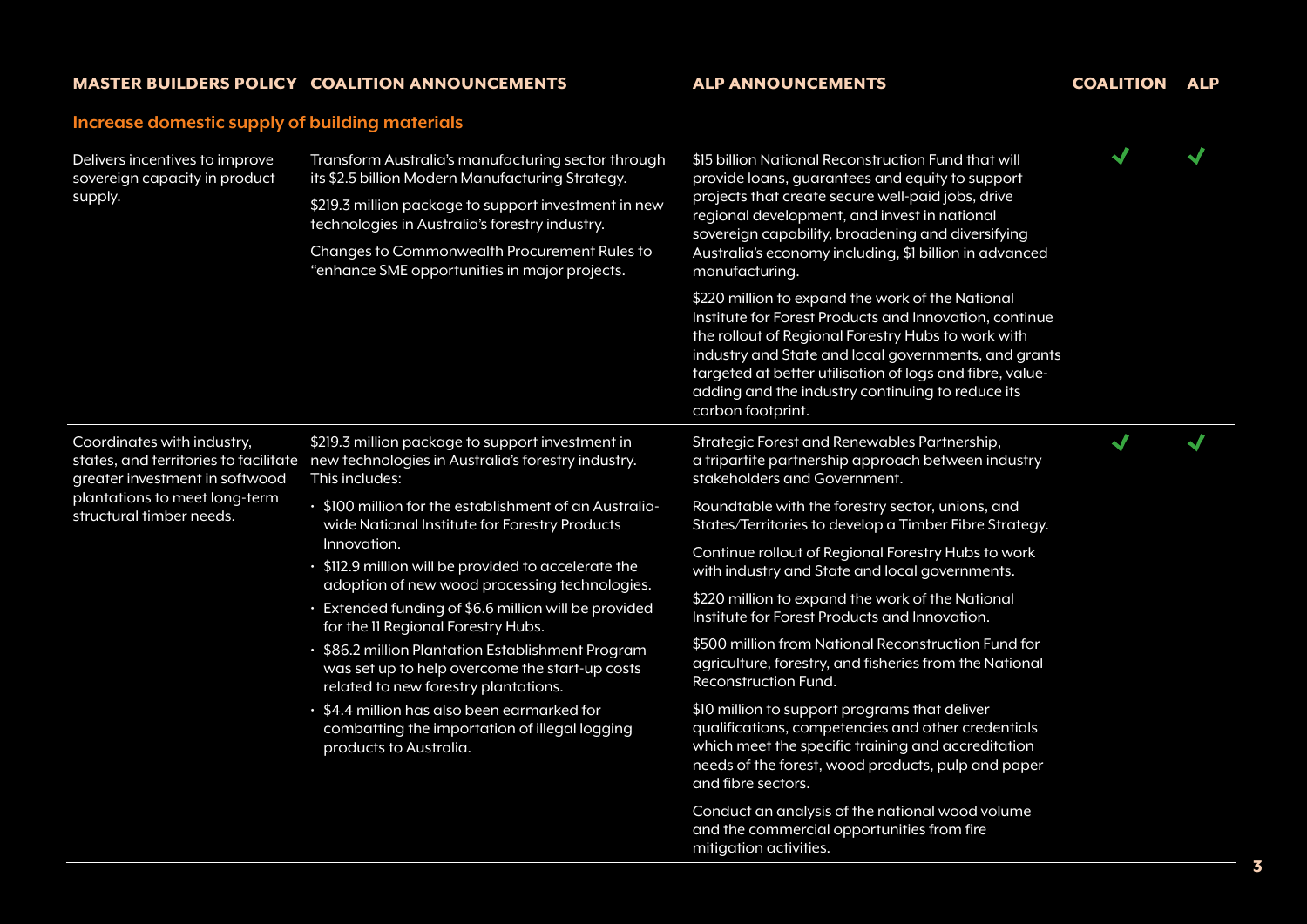### **Investment in a pipeline of infrastructure projects and ensure that the benefits to the economy and community are maximised**

| Ensure the 10-year rolling<br>pipeline of infrastructure work<br>of at least \$100 billion.                                                                                                                          | 10-year infrastructure investment pipeline will increase<br>from \$110 billion to over \$120 billion, a new record.<br>\$17.9 billion committed toward new and existing<br>infrastructure projects.                                                                                                                                                                                                                                                                                                                                                                                                                                                                                                                                                                                                                                                                                                                                                           | \$500 million down payment for fast rail connections<br>between Sydney, the Central Coast and Newcastle a<br>reality by assigning top priority to this project for the<br>new High-Speed Rail Authority.                                                                                                                                                                                                                                                                                                                                                                                                                                                                                                                                                                                                                     | $\boldsymbol{\checkmark}$ |   |
|----------------------------------------------------------------------------------------------------------------------------------------------------------------------------------------------------------------------|---------------------------------------------------------------------------------------------------------------------------------------------------------------------------------------------------------------------------------------------------------------------------------------------------------------------------------------------------------------------------------------------------------------------------------------------------------------------------------------------------------------------------------------------------------------------------------------------------------------------------------------------------------------------------------------------------------------------------------------------------------------------------------------------------------------------------------------------------------------------------------------------------------------------------------------------------------------|------------------------------------------------------------------------------------------------------------------------------------------------------------------------------------------------------------------------------------------------------------------------------------------------------------------------------------------------------------------------------------------------------------------------------------------------------------------------------------------------------------------------------------------------------------------------------------------------------------------------------------------------------------------------------------------------------------------------------------------------------------------------------------------------------------------------------|---------------------------|---|
|                                                                                                                                                                                                                      |                                                                                                                                                                                                                                                                                                                                                                                                                                                                                                                                                                                                                                                                                                                                                                                                                                                                                                                                                               | Transform City Deals into genuine City Partnerships -<br>promoting genuine collaboration between the three<br>levels of government, business and the community.                                                                                                                                                                                                                                                                                                                                                                                                                                                                                                                                                                                                                                                              |                           |   |
|                                                                                                                                                                                                                      |                                                                                                                                                                                                                                                                                                                                                                                                                                                                                                                                                                                                                                                                                                                                                                                                                                                                                                                                                               | Deliver a new National Urban Policy framework.                                                                                                                                                                                                                                                                                                                                                                                                                                                                                                                                                                                                                                                                                                                                                                               |                           |   |
| Resource a federal government-<br>maintained 'reserve list' of<br>building and infrastructure<br>projects that can be activated<br>quickly in the event of sudden<br>or severe downturns in private<br>demand.       | No announcements.                                                                                                                                                                                                                                                                                                                                                                                                                                                                                                                                                                                                                                                                                                                                                                                                                                                                                                                                             | No announcements.                                                                                                                                                                                                                                                                                                                                                                                                                                                                                                                                                                                                                                                                                                                                                                                                            | X                         | Ж |
| · Implement procurement<br>reforms such as local<br>participation, capability,<br>and capacity requirements to<br>ensure that local contractors<br>and subcontractors have a fair<br>opportunity to tender for work. | Will change Commonwealth Procurement Rules to<br>"enhance SME opportunities for involvement major<br>projects" and:<br>· Require public servants to break down major<br>projects into smaller contract opportunities, where<br>unbundling would allow greater competition and is<br>appropriate to the type of work on offer;<br>Reduce the value of insurance costs that suppliers<br>incur, to a reasonable level, and making it clear that,<br>in most circumstances, insurance is not required<br>until a contract is awarded;<br>· Provide faster cash flows through supply chains, by<br>extending the 'pay on time' policy to all suppliers<br>(i.e paying elnvoices within 5 days and other<br>invoices within 20 days or pay interest); and<br>· Allow the Department of Defence to build local<br>sovereign capabilities by directly purchasing from<br>SMEs, or using tenders that are limited to SMEs, for<br>procurements worth up to \$500,000. | • Will implement a "Secure Local Jobs Code" that<br>takes account of local industry workforce;<br>· capability and capacity, particularly in regional<br>Australia; and<br>· Will make sure that small business receives its fair<br>share of government procurement, specifically by<br>increasing the threshold under which agencies<br>can directly engage small business from \$200k per<br>project to half a million dollars per project.<br>Will also make sure small businesses are included on<br>government procurement panels.<br>BUT - Where secure local jobs codes are implemented<br>in state jurisdictions, concerns have been expressed<br>by small business members that the implementation<br>of the code does little or even restricts further the<br>accessibility of small business to government work. | $\sqrt{2}$                |   |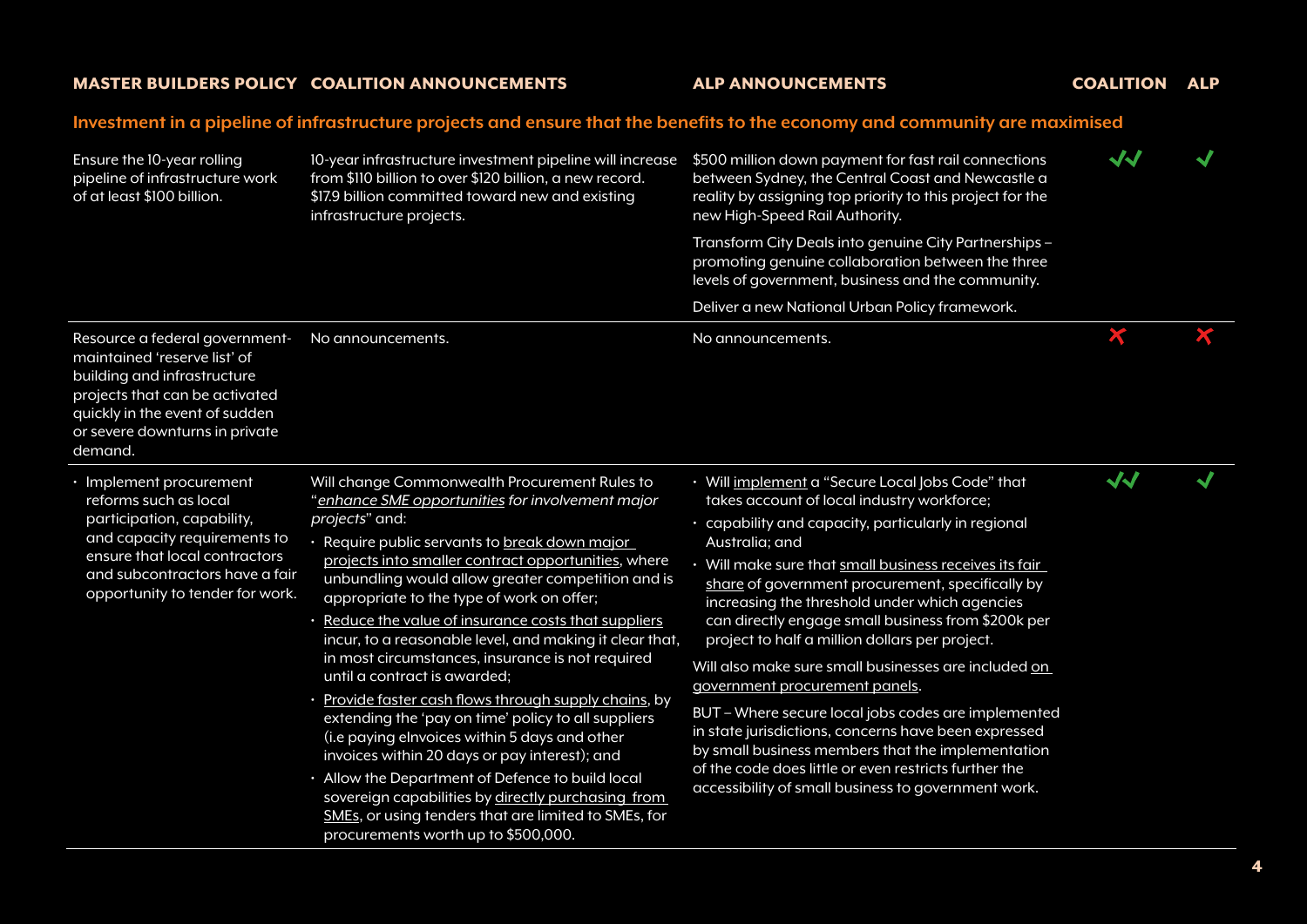## **Get more people into work and create more job opportunities.**

| Greater support with the right<br>policy frameworks to ensure<br>the industry can deliver the<br>construction activity is driving<br>the recovery.            | New skills agreement with States/Territories \$3.7 billion<br>to support 800,000 new training positions.<br>Drive reforms by increasing fee transparency,<br>strengthening the role of industry, supporting higher<br>quality training delivery, extending the scope, reach<br>and effectiveness of foundation skills programs, and<br>strengthening apprenticeships. | Establish Jobs and Skills Australia - an independent<br>body bringing together businesses, governments,<br>unions, and educators to match skills training with<br>evolving industry demands and strengthen workforce<br>planning.<br>Fee Free TAFE program supporting 465,000 places<br>(45,000 new). Minimum 70% of federal VET funding<br>is allocated to TAFE. | $\boldsymbol{\mathcal{N}}$ |  |
|---------------------------------------------------------------------------------------------------------------------------------------------------------------|-----------------------------------------------------------------------------------------------------------------------------------------------------------------------------------------------------------------------------------------------------------------------------------------------------------------------------------------------------------------------|-------------------------------------------------------------------------------------------------------------------------------------------------------------------------------------------------------------------------------------------------------------------------------------------------------------------------------------------------------------------|----------------------------|--|
| Financial incentives for<br>employers to take on more<br>apprentices will create more<br>opportunities to forge rewarding<br>careers and start-up businesses. | <b>Extending Boosting Apprenticeship Commencements</b><br>Program for 3 months (30 June 2022). Includes<br>providing employers with a 50 per cent wage<br>subsidy for taking on a new apprentice or trainee.<br>\$5 billion commitment, expected to support<br>385,000 apprentices.                                                                                   | \$100 million to support 10,000 'New Energy'<br>apprentices. \$2,000 on commencement and<br>\$2,000 for each of the four years of the apprenticeship.<br>Includes rooftop solar, energy efficiency building<br>upgrades, green hydrogen, and renewable<br>manufacturing.                                                                                          |                            |  |
|                                                                                                                                                               | Completing Apprenticeship Commencements<br>program. Includes 10% wage subsidy in year 2 and<br>5% in year 3.                                                                                                                                                                                                                                                          |                                                                                                                                                                                                                                                                                                                                                                   |                            |  |
|                                                                                                                                                               | \$2.8 billion in additional incentives to train next-<br>generation employees.                                                                                                                                                                                                                                                                                        |                                                                                                                                                                                                                                                                                                                                                                   |                            |  |
| Greater flexibility in working<br>visas to reflect real-time labour<br>supply constraints.                                                                    | Skilled stream places to be at 70% of Migration<br>Program in 2022-23, increasing available skilled<br>places to around 110,000.                                                                                                                                                                                                                                      | From 1 Jan 2023, expand the Pacific Australia Labour<br>Mobility Scheme - Pacific Labour Scheme to allow<br>workers to bring their partners and children to                                                                                                                                                                                                       | くく                         |  |
|                                                                                                                                                               | Continue to deliver faster, cheaper skills assessments<br>that will acknowledge the valuable skills migrants<br>have brought with them, and their ability to contribute<br>to the workforce.                                                                                                                                                                          | Australia.<br>From July 2023, a new Pacific Engagement Visa stream<br>allowing permanent migration pathways for Pacific<br>and Timor nationals (up to 3,000 per year).                                                                                                                                                                                            |                            |  |